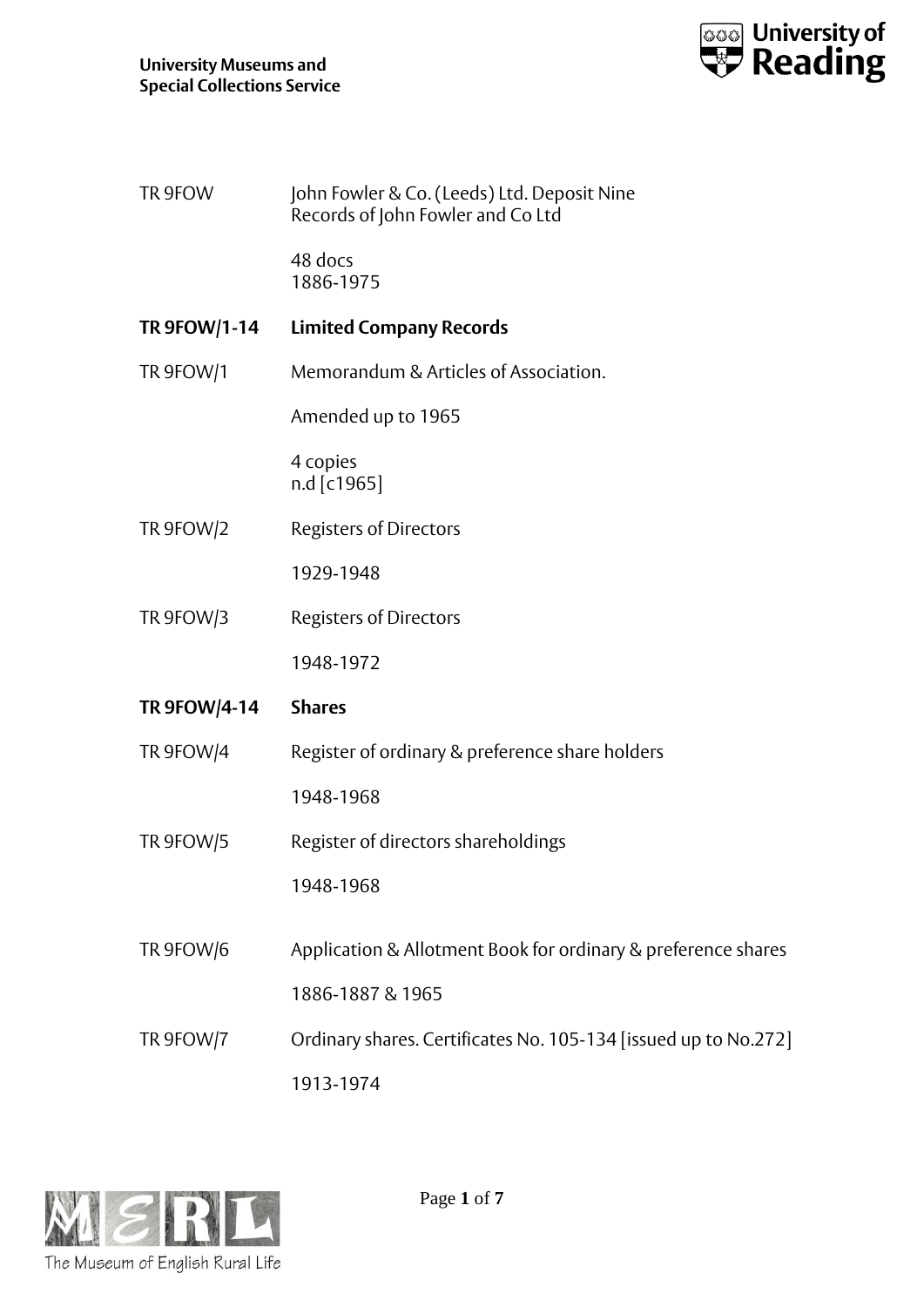

| <b>TR 9FOW/7-9</b> | <b>Certificate Books</b>                                                                                       |
|--------------------|----------------------------------------------------------------------------------------------------------------|
| TR 9FOW/8          | Preference shares. Certificates No. 139-195 [issued up to No. 1953]<br>with unissued certificates un-numbered[ |
|                    | 1907-1945                                                                                                      |
| TR 9FOW/9          | Preference shares. Certificates No. 501-700 [issued up to No. 609]                                             |
|                    | 1954-1968                                                                                                      |
| <b>TR 9FOW/10</b>  | File of share transfers. Transfers No. 451-589                                                                 |
|                    | 1952-1974                                                                                                      |
| <b>TR 9FOW/11</b>  | Register of redemption of preference shares by drawings                                                        |
|                    | 1947-1968                                                                                                      |
| <b>TR 9FOW/12</b>  | Ordinary shares                                                                                                |
|                    | 1949-1970                                                                                                      |
|                    | TR 9FOW/12-14 Dividend Registers                                                                               |
| TR 9FOW/13         | Preference shares, No. 2                                                                                       |
|                    | 1953-1963                                                                                                      |
| <b>TR 9FOW/14</b>  | Preference Shares, No.3                                                                                        |
|                    | 1964-1968                                                                                                      |
| <b>TR 9FOW/15</b>  | File of papers, including abstracts of title, concerning the sale of<br>The Airedale Works, Leeds              |

1972

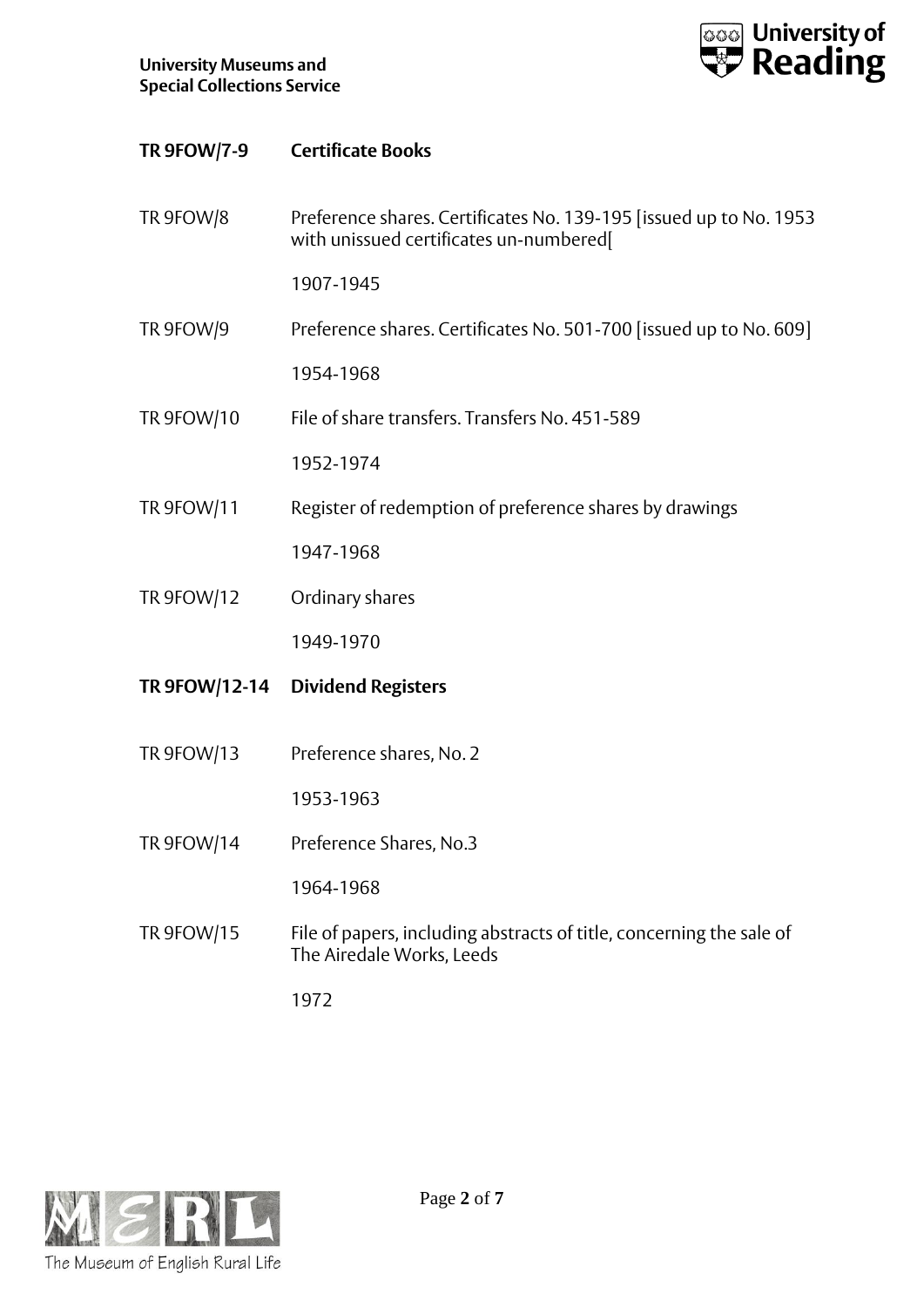

## **TR 9FOW/15-16 Property Records**

TR 9FOW/16 File of papers concerning fire prevention certificates for premises in Butterley Street, Leeds

1974-1975

TR 9FOW/17 File of papers concerning the supply of spare parts for Challenger 22 crawler tractors to West Pakistan Agricultural Development Corporation, Karachi

1968-1971

TR 9FOW/18 Private Ledgers

1886-1912

- **TR 9FOW/18-48 Accounts**
- TR 9FOW/19 Private Ledgers

1947-1973

TR 9FOW/20 General Ledgers

1937-1950

TR 9FOW/21 General Ledgers

1949-1957

TR 9FOW/22 General Ledgers

1957-1967

TR 9FOW/23 General Ledgers

1968-1971

TR 9FOW/24 General Ledgers

1971-1973

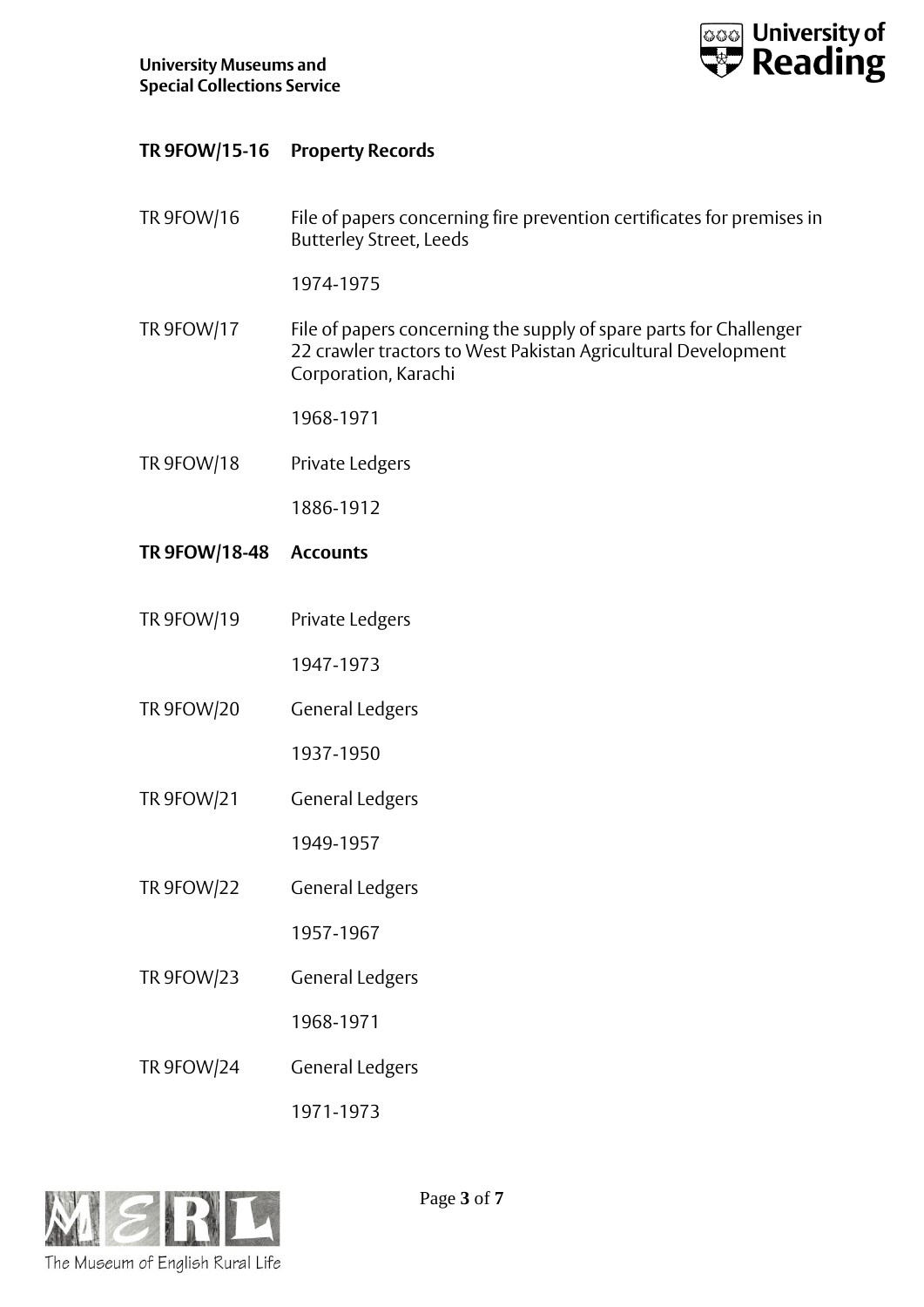

TR 9FOW/25 Inter-Company Ledger. Advances to subsidiaries & branches

1950-1970

TR 9FOW/26 Sales Ledger. Foreign, Hire & Sundry Debtors

1938-1947

TR 9FOW/27 Bank Receipts No. 14

1961(Nov)-1965(Jun)

- **TR 9FOW/27-33 Cash Books**
- TR 9FOW/28 Bank Receipts

No. 15

1965(Jun)-1968(Nov)

TR 9FOW/29 Bank Receipts

No. 16

1968(Nov)-1971(Dec)

TR 9FOW/30 Bank Payments

No. 19

1966(Apr)-1968(Aug)

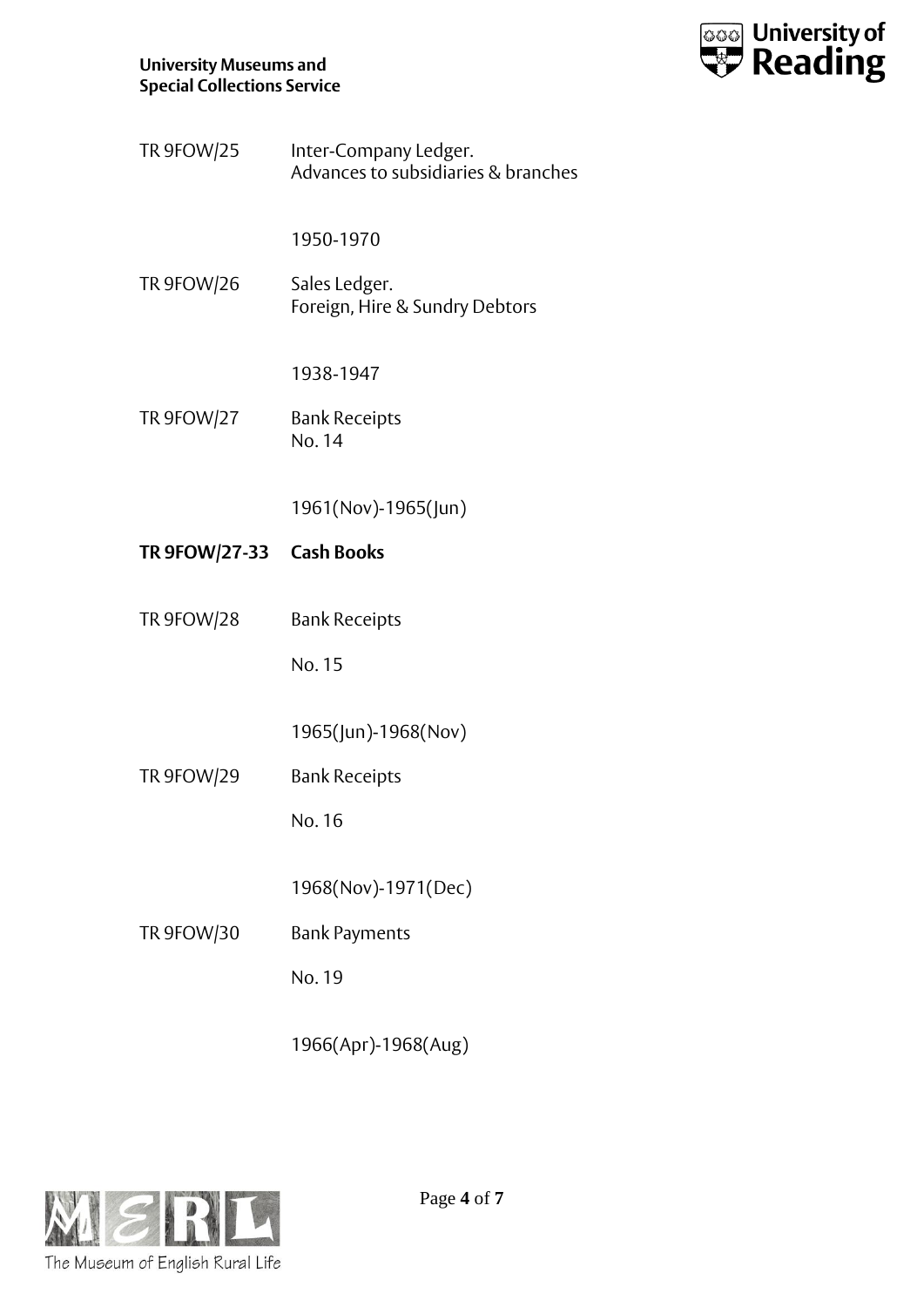## **University Museums and Special Collections Service**



TR 9FOW/31 Bank Payments

No. 20

1968(Sep)-1970(Dec)

TR 9FOW/32 Bank Payments

No. 21

1970(Dec)-1973(Feb)

TR 9FOW/33 Foreign Sales Receipts

1967(Oct)-1973(Sep)

TR 9FOW/34 Journal Voucher Book

Run 1 Oct-30 Sep

1950-1951

TR 9FOW/35 Journal Voucher Book

Run 1 Oct-30 Sep

1951-1952

TR 9FOW/36 Journal Voucher Book

Run 1 Oct-30 Sep

1952-1953

TR 9FOW/37 Journal Voucher Book

Run 1 Oct-30 Sep

1953-1954



Page **5** of **7**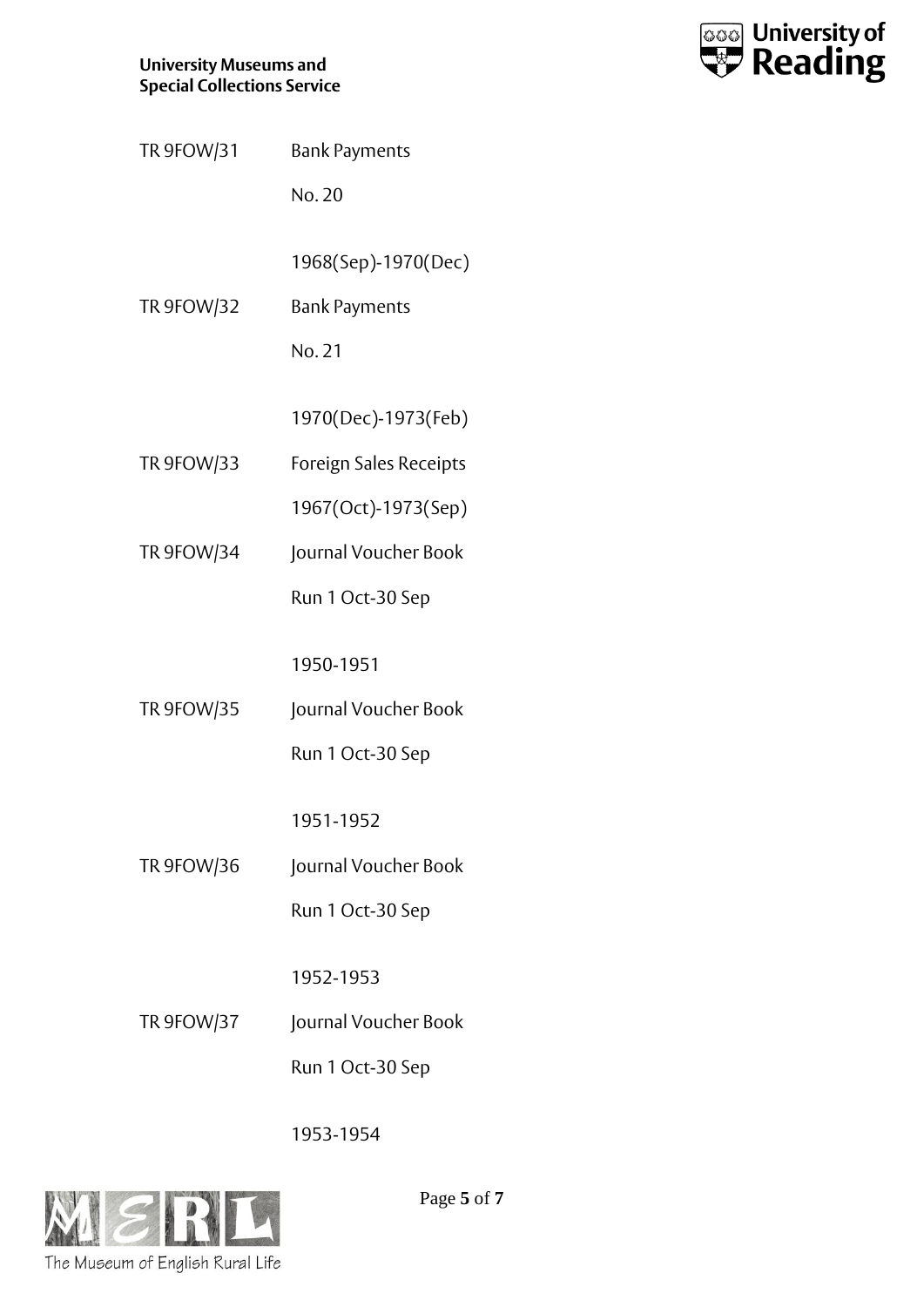## **University Museums and Special Collections Service**



TR 9FOW/38 Journal Voucher Book

Run 1 Oct-30 Sep

1955-1956

TR 9FOW/39 Journal Voucher Book

Run 1 Oct-30 Sep

1956-1957

TR 9FOW/40 Journal Voucher Book

Run 1 Oct-30 Sep

1957-1958

TR 9FOW/41 Journal Voucher Book

Run 1 Oct-30 Sep

1958-1959

TR 9FOW/42 Journal Voucher Book

Run 1 Oct-30 Sep

1964-1965

TR 9FOW/43 Journal Voucher Book

Run 1 Oct-30 Sep

1965-1966